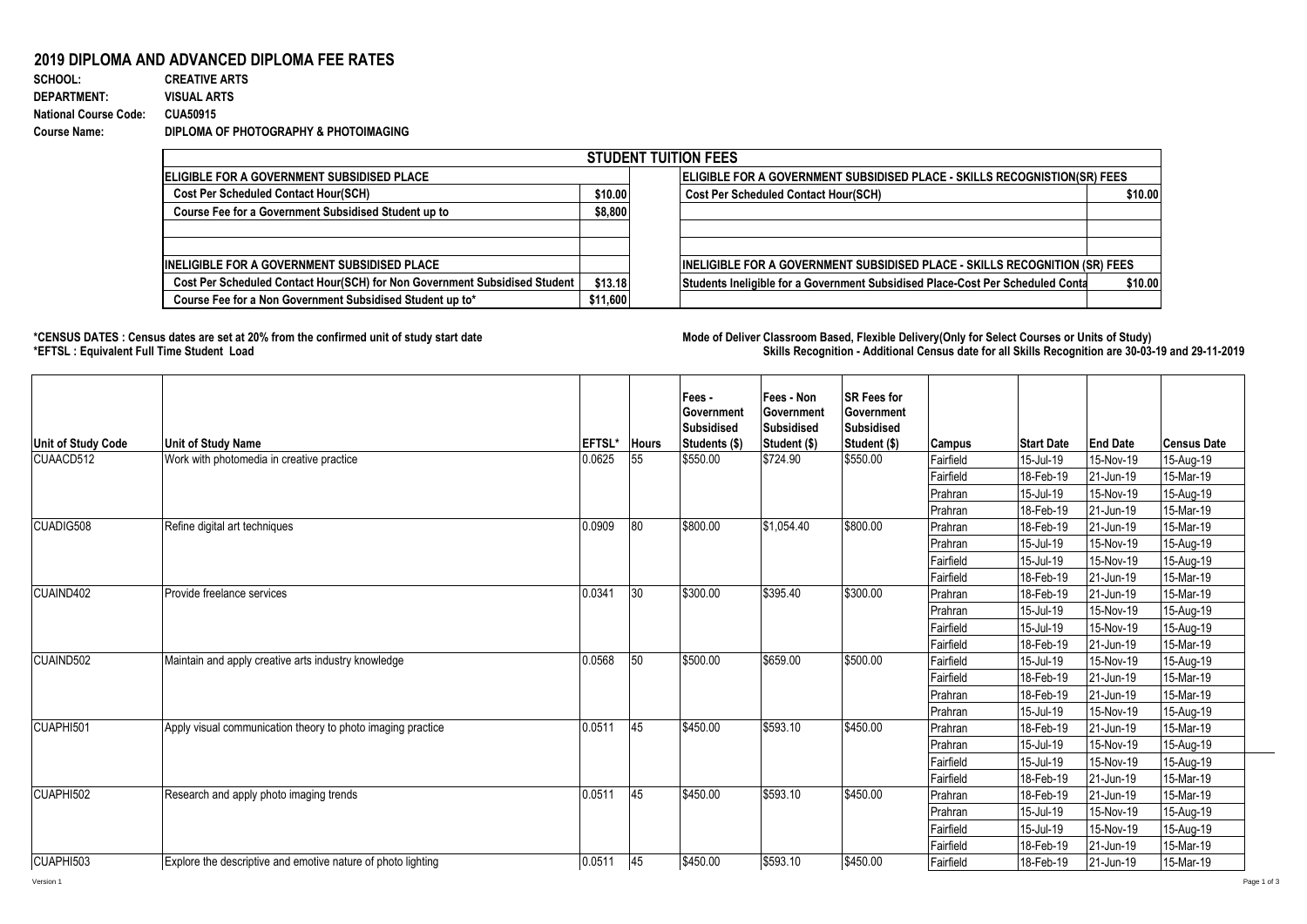| Unit of Study Code | <b>Unit of Study Name</b>                                        | EFTSL* | <b>Hours</b> | Fees -<br>Government<br><b>Subsidised</b><br>Students (\$) | Fees - Non<br>Government<br><b>Subsidised</b><br>Student (\$) | <b>SR Fees for</b><br><b>Government</b><br><b>Subsidised</b><br>Student (\$) | <b>Campus</b> | <b>Start Date</b> | <b>End Date</b> | <b>Census Date</b> |
|--------------------|------------------------------------------------------------------|--------|--------------|------------------------------------------------------------|---------------------------------------------------------------|------------------------------------------------------------------------------|---------------|-------------------|-----------------|--------------------|
|                    |                                                                  |        |              |                                                            |                                                               |                                                                              | Fairfield     | 15-Jul-19         | 15-Nov-19       | 15-Aug-19          |
|                    |                                                                  |        |              |                                                            |                                                               |                                                                              | Prahran       | 18-Feb-19         | 21-Jun-19       | 15-Mar-19          |
|                    |                                                                  |        |              |                                                            |                                                               |                                                                              | Prahran       | 15-Jul-19         | 15-Nov-19       | 15-Aug-19          |
| CUAPHI505          | Produce commercial photo images                                  | 0.0568 | 50           | \$500.00                                                   | \$659.00                                                      | \$500.00                                                                     | Prahran       | 15-Jul-19         | 15-Nov-19       | 15-Aug-19          |
|                    |                                                                  |        |              |                                                            |                                                               |                                                                              | Fairfield     | 18-Feb-19         | 21-Jun-19       | 15-Mar-19          |
|                    |                                                                  |        |              |                                                            |                                                               |                                                                              | Prahran       | 18-Feb-19         | 21-Jun-19       | 15-Mar-19          |
|                    |                                                                  |        |              |                                                            |                                                               |                                                                              | Fairfield     | 15-Jul-19         | 15-Nov-19       | 15-Aug-19          |
| CUAPHI506          | Provide photographic portrait services                           | 0.0568 | 50           | \$500.00                                                   | \$659.00                                                      | \$500.00                                                                     | Fairfield     | 18-Feb-19         | 21-Jun-19       | 15-Mar-19          |
|                    |                                                                  |        |              |                                                            |                                                               |                                                                              | Fairfield     | 15-Jul-19         | 15-Nov-19       | 15-Aug-19          |
|                    |                                                                  |        |              |                                                            |                                                               |                                                                              | Prahran       | 18-Feb-19         | 21-Jun-19       | 15-Mar-19          |
|                    |                                                                  |        |              |                                                            |                                                               |                                                                              | Prahran       | 15-Jul-19         | 15-Nov-19       | 15-Aug-19          |
| CUAPHI507          | Produce media photo images                                       | 0.0568 | 50           | \$500.00                                                   | \$659.00                                                      | \$500.00                                                                     | Fairfield     | 15-Jul-19         | 15-Nov-19       | 15-Aug-19          |
|                    |                                                                  |        |              |                                                            |                                                               |                                                                              | Fairfield     | 18-Feb-19         | 21-Jun-19       | 15-Mar-19          |
|                    |                                                                  |        |              |                                                            |                                                               |                                                                              | Prahran       | 18-Feb-19         | 21-Jun-19       | 15-Mar-19          |
|                    |                                                                  |        |              |                                                            |                                                               |                                                                              | Prahran       | 15-Jul-19         | 15-Nov-19       | $15-Aug-19$        |
| CUAPHI511          | Make illustrative photo images for publication and display       | 0.0511 | 45           | \$450.00                                                   | \$593.10                                                      | \$450.00                                                                     | Fairfield     | 18-Feb-19         | 21-Jun-19       | 15-Mar-19          |
|                    |                                                                  |        |              |                                                            |                                                               |                                                                              | Fairfield     | 15-Jul-19         | 15-Nov-19       | 15-Aug-19          |
|                    |                                                                  |        |              |                                                            |                                                               |                                                                              | Prahran       | 18-Feb-19         | 21-Jun-19       | 15-Mar-19          |
|                    |                                                                  |        |              |                                                            |                                                               |                                                                              | Prahran       | 15-Jul-19         | 15-Nov-19       | 15-Aug-19          |
| CUAPHI513          | Employ colour management in a digital imaging workplace          | 0.0511 | 45           | \$450.00                                                   | \$593.10                                                      | #NAME?                                                                       | Fairfield     | 18-Feb-19         | 21-Jun-19       | 15-Mar-19          |
|                    |                                                                  |        |              |                                                            |                                                               |                                                                              | Fairfield     | 15-Jul-19         | 15-Nov-19       | 15-Aug-19          |
|                    |                                                                  |        |              |                                                            |                                                               |                                                                              | Prahran       | 18-Feb-19         | 21-Jun-19       | 15-Mar-19          |
|                    |                                                                  |        |              |                                                            |                                                               |                                                                              | Prahran       | 15-Jul-19         | $15-Nov-19$     | 15-Aug-19          |
| CUAPHI514          | Prepare digital images for pre-press processing                  | 0.0511 | 45           | \$450.00                                                   | \$593.10                                                      | \$450.00                                                                     | Fairfield     | 18-Feb-19         | 21-Jun-19       | 15-Mar-19          |
|                    |                                                                  |        |              |                                                            |                                                               |                                                                              | Fairfield     | 15-Jul-19         | 15-Nov-19       | $15-Aug-19$        |
|                    |                                                                  |        |              |                                                            |                                                               |                                                                              | Prahran       | 18-Feb-19         | 21-Jun-19       | $15-Mar-19$        |
|                    |                                                                  |        |              |                                                            |                                                               |                                                                              | Prahran       | 15-Jul-19         | 15-Nov-19       | 15-Aug-19          |
| CUAPPR304          | Participate in collaborative creative projects                   | 0.0568 | 50           | \$500.00                                                   | \$659.00                                                      | \$500.00                                                                     | Prahran       | 15-Jul-19         | 15-Nov-19       | 15-Aug-19          |
|                    |                                                                  |        |              |                                                            |                                                               |                                                                              | Prahran       | 18-Feb-19         | 21-Jun-19       | 15-Mar-19          |
|                    |                                                                  |        |              |                                                            |                                                               |                                                                              | Fairfield     | 15-Jul-19         | 15-Nov-19       | $15-Aug-19$        |
|                    |                                                                  |        |              |                                                            |                                                               |                                                                              | Fairfield     | 18-Feb-19         | 21-Jun-19       | 15-Mar-19          |
| CUAPPR501          | Realise a body of creative work                                  | 0.0909 | 80           | \$800.00                                                   | \$1,054.40                                                    | \$800.00                                                                     | Fairfield     | 15-Jul-19         | 15-Nov-19       | 15-Aug-19          |
|                    |                                                                  |        |              |                                                            |                                                               |                                                                              | Fairfield     | 18-Feb-19         | 21-Jun-19       | 15-Mar-19          |
|                    |                                                                  |        |              |                                                            |                                                               |                                                                              | Prahran       | 18-Feb-19         | 21-Jun-19       | 15-Mar-19          |
|                    |                                                                  |        |              |                                                            |                                                               |                                                                              | Prahran       | 15-Jul-19         | 15-Nov-19       | 15-Aug-19          |
| CUAPPR502          | Develop own sustainable professional practice                    | 0.0398 | 35           | \$350.00                                                   | \$461.30                                                      | \$350.00                                                                     | Prahran       | 15-Jul-19         | 15-Nov-19       | 15-Aug-19          |
|                    |                                                                  |        |              |                                                            |                                                               |                                                                              | Prahran       | 18-Feb-19         | 21-Jun-19       | 15-Mar-19          |
|                    |                                                                  |        |              |                                                            |                                                               |                                                                              | Fairfield     | 15-Jul-19         | 15-Nov-19       | 15-Aug-19          |
|                    |                                                                  |        |              |                                                            |                                                               |                                                                              | Fairfield     | 18-Feb-19         | 21-Jun-19       | 15-Mar-19          |
| CUAPPR606          | Extend expertise in a specialised art form to professional level | 0.0909 | 80           | \$800.00                                                   | \$1,054.40                                                    | \$800.00                                                                     | Prahran       | 15-Jul-19         | 15-Nov-19       | $15-Aug-19$        |
|                    |                                                                  |        |              |                                                            |                                                               |                                                                              | Prahran       | 18-Feb-19         | 21-Jun-19       | $15-Mar-19$        |
|                    |                                                                  |        |              |                                                            |                                                               |                                                                              | Fairfield     | 15-Jul-19         | 15-Nov-19       | 15-Aug-19          |
|                    |                                                                  |        |              |                                                            |                                                               |                                                                              | Fairfield     | 18-Feb-19         | 21-Jun-19       | 15-Mar-19          |
| CUAPOS402          | Manage Media Assets                                              | 0.0455 | 40           | \$400.00                                                   | \$527.20                                                      | \$400.00                                                                     | Prahran       | 15-Jul-19         | 15-Nov-19       | 15-Aug-19          |